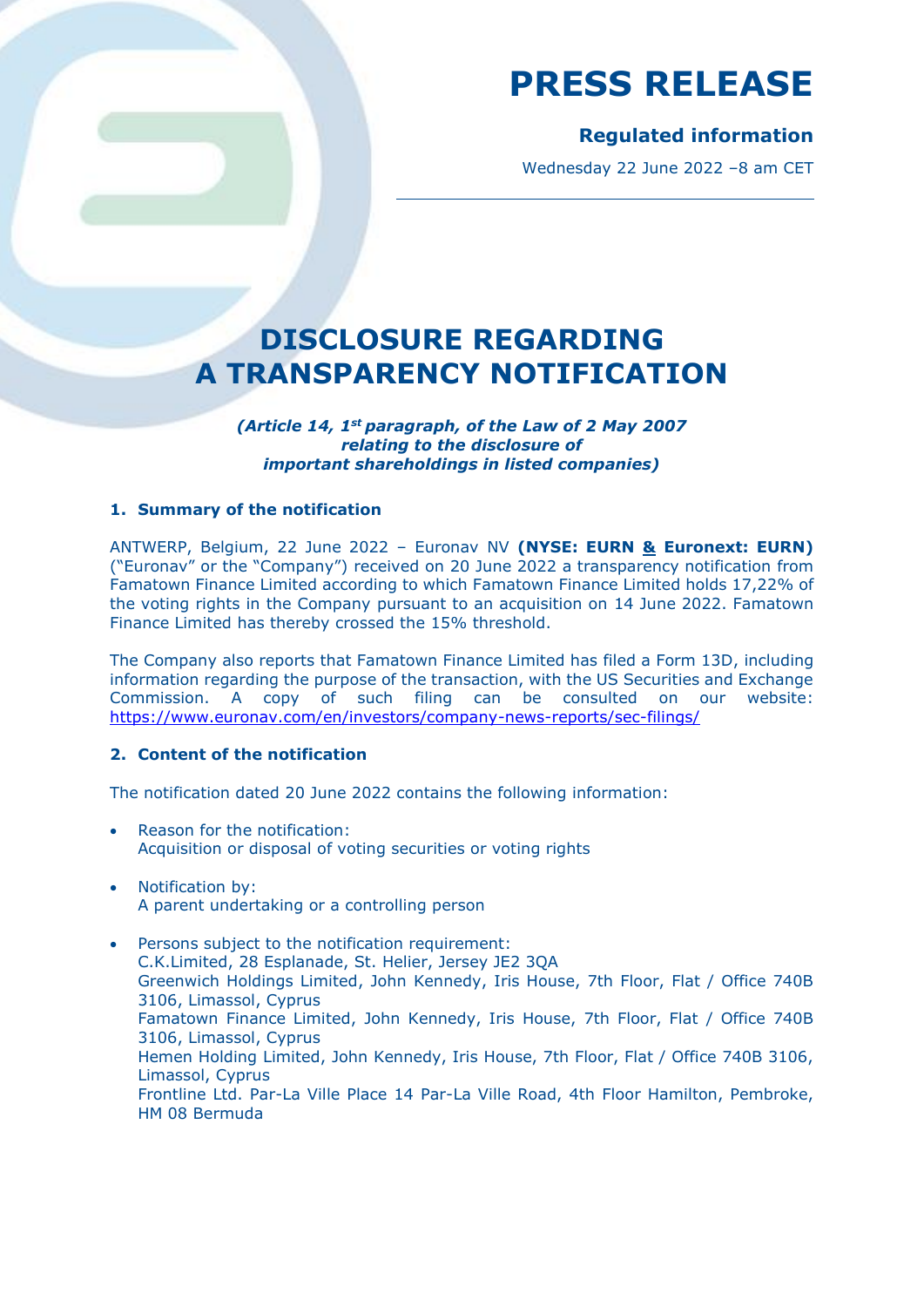## **Regulated information**

Wednesday 22 June 2022 –8 am CET

- Transaction date: 14/06/2022
- Threshold that is crossed: 15%
- Denominator: 220,024,713
- Notified details:

| A) Voting rights                | <b>Previous notification</b><br><b>Number of voting</b><br>rights | <b>After the transaction</b>   |                             |                         |                                |  |
|---------------------------------|-------------------------------------------------------------------|--------------------------------|-----------------------------|-------------------------|--------------------------------|--|
|                                 |                                                                   | <b>Number of voting rights</b> |                             | % of voting rights      |                                |  |
| Holder of voting rights         |                                                                   | Linked to<br>securities        | Not linked to<br>securities | Linked to<br>securities | Not linked<br>to<br>securities |  |
| C.K.Limited                     |                                                                   |                                | $\Omega$                    | $0.00\%$                | $0.00\%$                       |  |
| <b>Famatown Finance Limited</b> | 22,016,815                                                        | 24,216,865                     |                             | 11.01%                  |                                |  |
| Frontline Ltd.                  |                                                                   | 13,664,613                     |                             | 6.21%                   |                                |  |
| Subtotal                        | 22,016,815                                                        | 37,881,478                     |                             | 17.22%                  |                                |  |
|                                 | <b>TOTAL</b>                                                      | 37,881,478                     | $\Omega$                    | 17.22%                  | 0,00%                          |  |

| <b>B) Equivalent financial</b><br><b>instruments</b>  | After the transaction                     |                           |                                      |                                                                                       |                            |                       |
|-------------------------------------------------------|-------------------------------------------|---------------------------|--------------------------------------|---------------------------------------------------------------------------------------|----------------------------|-----------------------|
| <b>Holders of equivalent</b><br>financial instruments | <b>Type of</b><br>financial<br>instrument | <b>Expiration</b><br>date | <b>Exercise</b><br>period or<br>date | # of voting<br>rights that<br>may be<br>acquired if the<br>instrument is<br>exercised | $%$ of<br>voting<br>rights | <b>Settlem</b><br>ent |
|                                                       | <b>TOTAL</b>                              |                           |                                      | $\mathbf 0$                                                                           | $0.00\%$                   |                       |

| TOTAL (A & B) | # of voting rights | % of voting rights |  |
|---------------|--------------------|--------------------|--|
|               | 37,881,478         | 17.22%             |  |

• C.K. Limited (which is not controlled) controls Greenwich Holdings Limited. Greenwich Holdings Limited holds all shares in (i) Famatown Finance Limited and (ii) Hemen Holding Limited. Although Hemen Holding does not own a majority stake in Frontline or otherwise deems to exercise a controlling influence over Frontline, Hemen Holding has exercised the majority of voting rights at the last two annual general meetings of Frontline, which falls within the Belgian concept of control, (solely) for the purposes of this notification.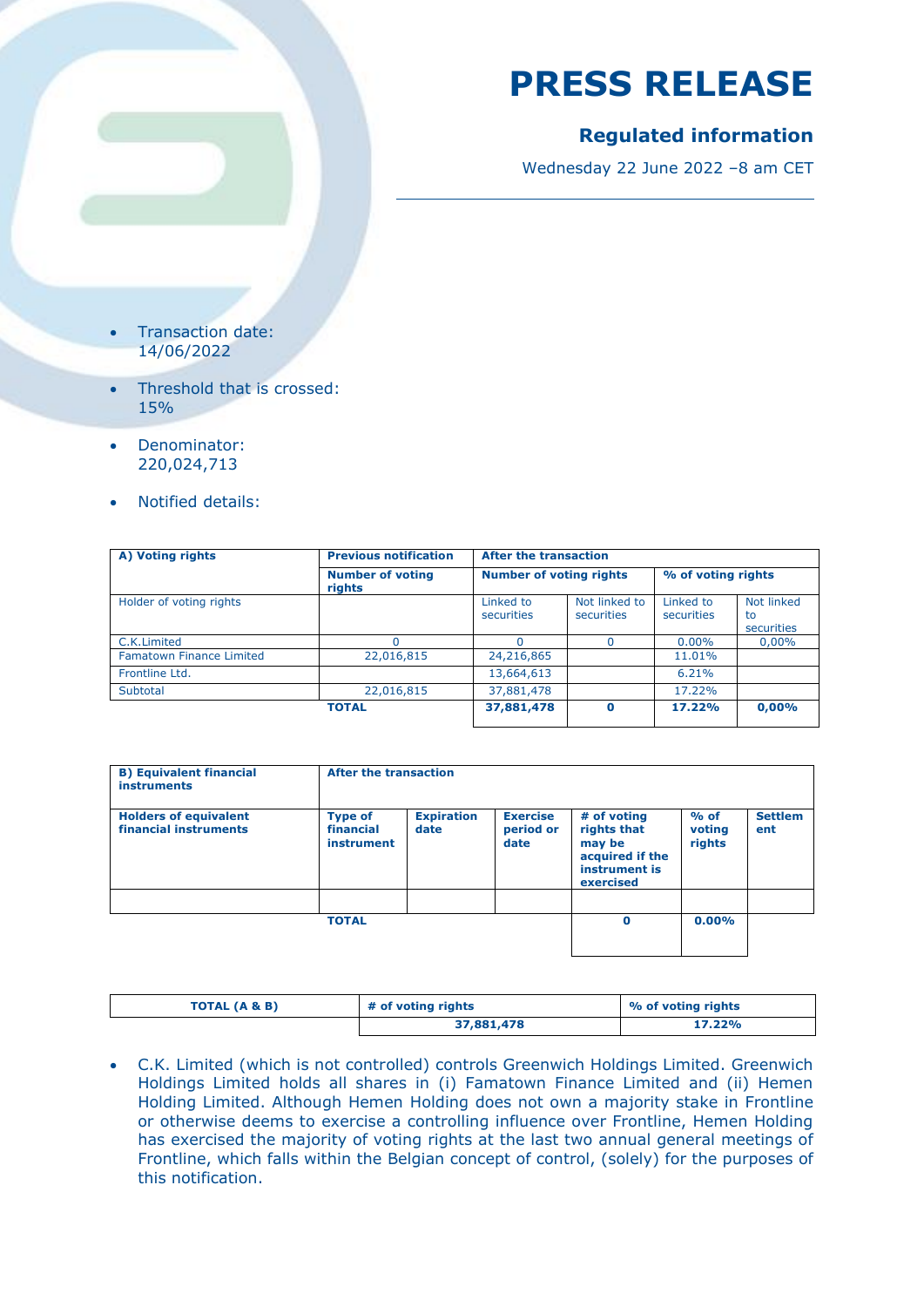### **Regulated information**

Wednesday 22 June 2022 –8 am CET

- Additional information
	- The agreed date for settlement was 14 June 2022 but settlement of some transfers is still ongoing and will be finalised shortly.

### **3. Miscellaneous**

This press release is available on the Company's website in the investor relations section: <https://www.euronav.com/investors/company-news-reports/press-releases/2022/>

The transparency notification is available on the Company's website in the investor relations section: [https://www.euronav.com/investors/share-securities](https://www.euronav.com/investors/share-securities-information/transparency-declaration/declaration/)[information/transparency-declaration/declaration/](https://www.euronav.com/investors/share-securities-information/transparency-declaration/declaration/)

> \*  $\rightarrow$

Contact: Brian Gallagher – Head of IR Communications & Management Board member **Tel: +44 20 78 70 04 36 Email: [IR@euronav.com](mailto:IR@euronav.com)**

#### **About Euronav**

#### **Announcement Q2 results: 4 August 2022**

Euronav is an independent tanker company engaged in the ocean transportation and storage of crude oil. The Company is headquartered in Antwerp, Belgium, and has offices throughout Europe and Asia. Euronav is listed on Euronext Brussels and on the NYSE under the symbol EURN. Euronav employs its fleet both on the spot and period market. VLCCs on the spot market are traded in the Tankers International pool of which Euronav is one of the major partners. Euronav's owned and operated fleet consists of 2 V-Plus vessels, 40 VLCCs (and three to be delivered), 25 Suezmaxes (of which two vessels are time chartered in and three vessels to be delivered) and 2 FSO vessels (both owned in 50%-50% joint venture).

*Regulated information within the meaning of the Royal Decree of 14 November 2007.*